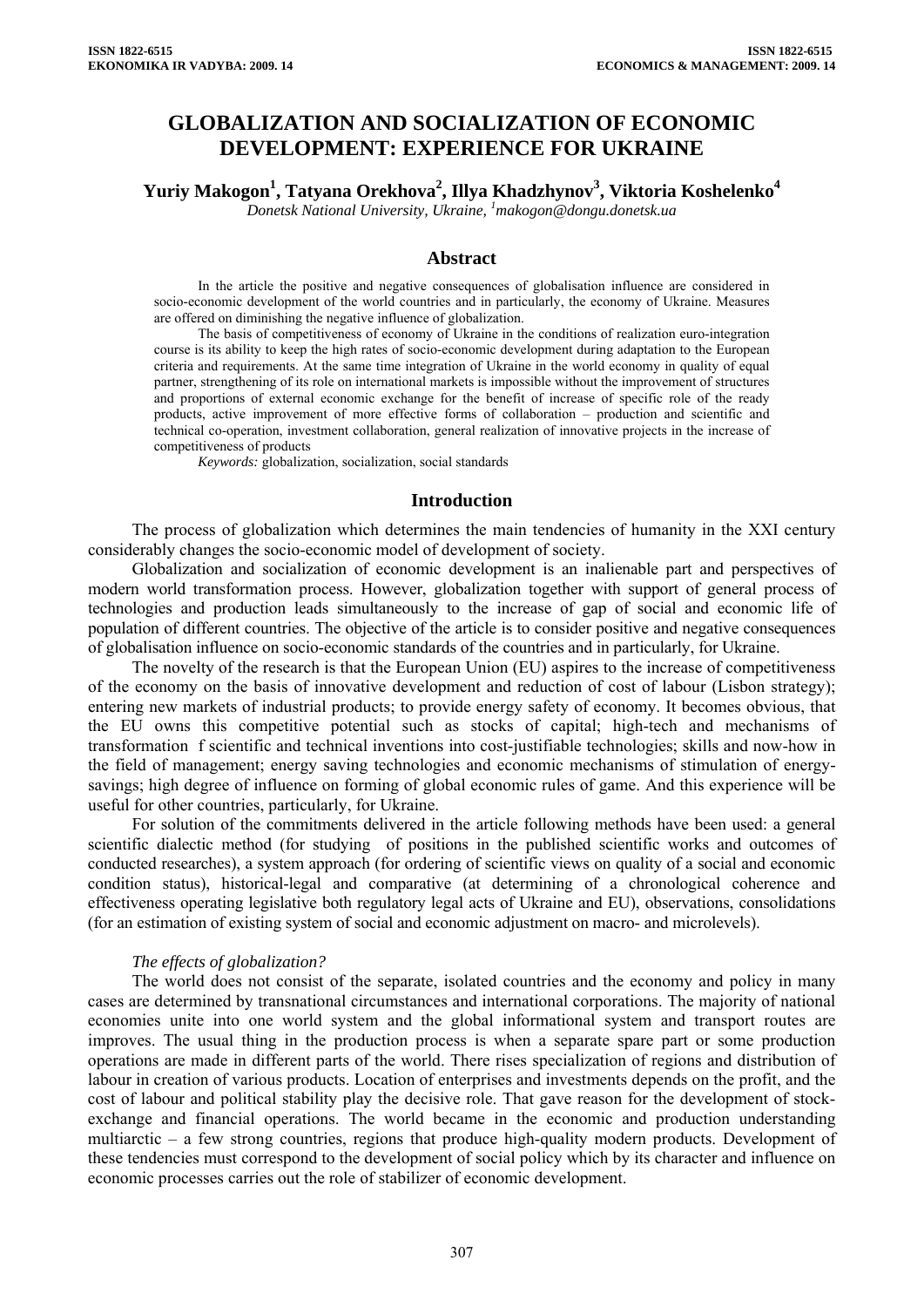Globalization generates inequality which works against the poorest countries for taking advantage of the global market (European Union, 2001).

To overcome these negative phenomena there is a need in new influential organizations of new status geo-economic trend. These international institutions must be instrumental in the settling of socio-economic and political problems (peacekeeping, decrease of level of poverty, observance of requirements of conditions of labour and human rights, protection of the environment etc). There appears new world economical system which unites local (local, national or regional) problems of social, political and ideological character that are indissolubly connected with natural and social processes. In the conditions of globalization of economy the process of adjusting of social policy goes beyond national limits and its managements must be carried out at the regional level – within the limits of integration groups, and at the global level – within the limits of international organizations.

That is why in the framework of these processes the European Union offers social structural design of modern society and ways of its development which presumably mostly correspond to the challenges of the XXI century (table 1).

| N <sub>0</sub> | Name of social standards                                                     | <b>Statistic quantity</b>                       |
|----------------|------------------------------------------------------------------------------|-------------------------------------------------|
|                | Life interval                                                                | From $25 \text{ (min.)}$ to $85 \text{ (max.)}$ |
| 2              | Literacy of population                                                       | $100\%$                                         |
| 3              | Middle duration of studying                                                  | 15 years                                        |
| 4              | GDP per capita (in purchasing power to the USD)                              | From 200 (min.) to 40 thous.                    |
|                |                                                                              | and (max.)                                      |
| 5              | Total coefficient of birth-rate                                              | $2,14-2,15$                                     |
| 6              | Coefficient of senescence of population (there is a part of population older | 7,0%                                            |
|                | than 65 years in population total)                                           |                                                 |
|                | Correlation of the 10% richest the to the 10% poorest                        | 10:1                                            |
| 8              | Part of population which lives beyond the limits of poverty                  | 10%                                             |
| 9              | Correlation of minimum and average salary                                    | 1:3                                             |
| 10             | Minimum level of by-the-hour salary                                          | 3 USD                                           |
| 11             | Unemployment rate (taking into account hidden)                               | $8 - 10\%$                                      |
| 12             | An amount of law violations on 100 thousand of population                    | to 5 thousands                                  |
| 13             | Level of depopulation (an amount of born to the amount of dead)              | 50:50                                           |

**Table 1.** Statistic quantity of social standards of the EU

According to the estimates of experts of Organization of Economic Co-operation and Development (OECD), in the middle of ХХ century the rates of the economic growing are conditioned by the progress of technology on 38%, and at the end of the same century – on 65%. It is known that this factor predetermines about 75% increase of the labour productivity, over 50% increase of national income and cuts production cost substantially. Today the most developed countries of Western Europe have increase in GDP of 15-25% due to the growth of hi-tech products.

In the same time, the direction, character and depth of all the spheres of co-operation are determined by the state which is responsible for effective realization of pre-conditions and creation of favourable environment for innovative development. Modern views on crucial challenges and acceptance of adequate measures allow governments of the EU to carry out profound modernization of economy, to compete with the USA and other important participants of the world market, to execute the task set by the European Council: to create «most competitive and dynamic, economy which is able to provide constant growth based on science intensive technologies, creating new workplaces, and developed social integration» during next 10 years. This approach within the framework high-quality new social integration allows to become a leader in the post-industrial economy and to solve the challenges of processes of globalization.

The European centre for the development of professional studies published first forecast concerning the knowledge and skills which Europeans will most need in 2015 year. In accordance with the results of this research, the EU will have an increase in the sector of services and accordingly the value of knowledge and skills related to this sphere. During the nearest seven years about 15 million new workplaces will be created there. In particular 9 million in business, 3.5 million in transport, distribution and tourism. By 2015 the number of employed in raw material industries will decrease to 10 million people (there were 15 million 1996) and in production – to 3.4 millions from 38 in 1996 (The Economist, 2002).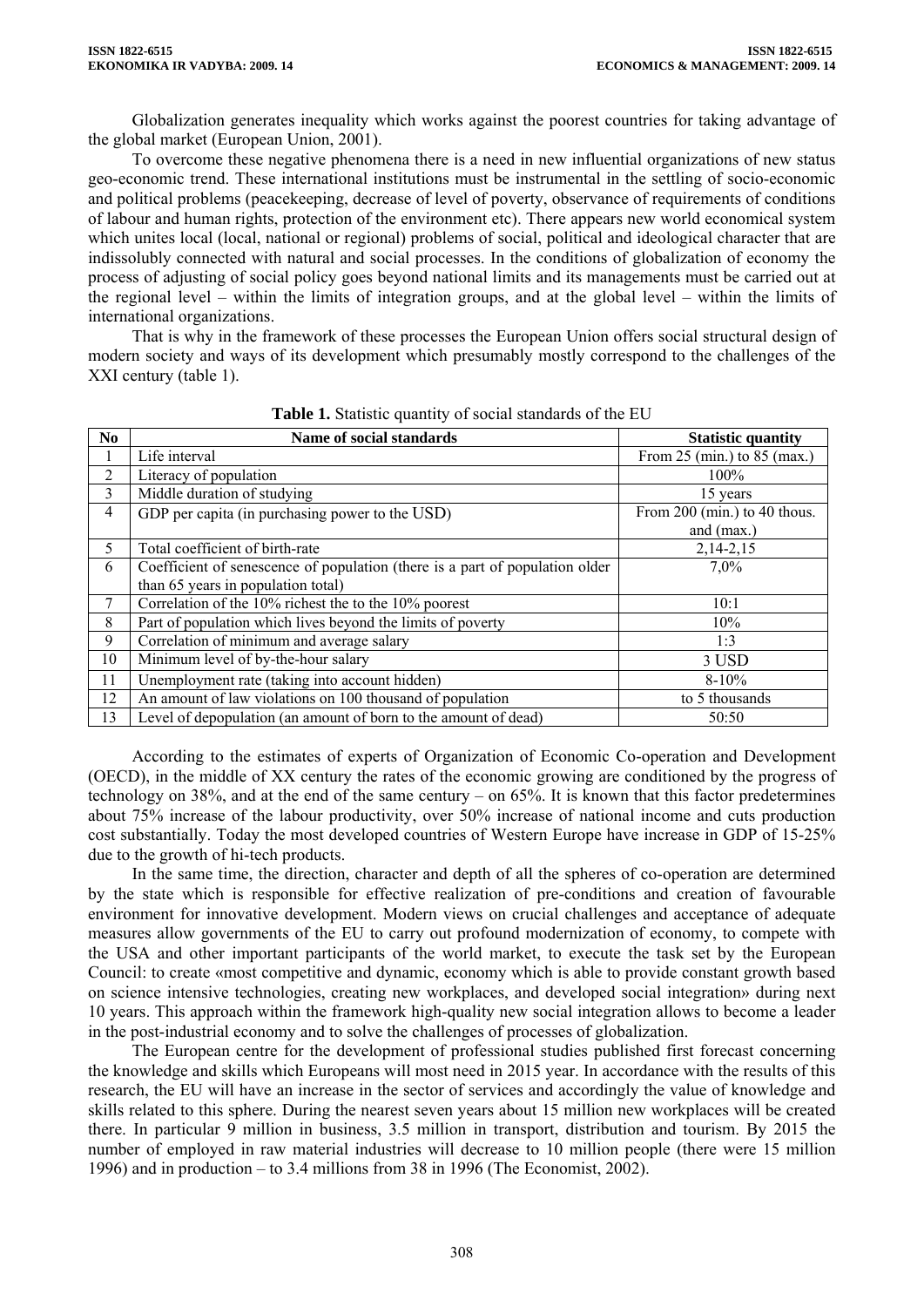Demand will continue to grow on highly skilled labour force. Presently 80 from the 120 million European workers have work which requires high qualification. During the nearest seven years the EU will create about 12.5 million additional jobs with the highest level of qualification and 9.5 million – with the general level. At the same time the capacity of jobs for partly skilled workers will go down on 8.5 million.

Rates of growth of production in hi-tech industries for the period of 1995-2005 made in the EU (it is calculated for the EU-25) 31%. Studying the experience of the EU, it is possible to make a conclusion that for the entry to the innovative way of development such trends in science as applied mathematics and methodology of programming, new energy, automation, scientific and technological basics of instrumentmaking, theory of building of society based on knowledge, biology and gene engineering, computer industry must become priority in the ХХІ century.

The basis of competitiveness of economy of Ukraine in the conditions of realization euro-integration course is its ability to keep the high rates of socio-economic development during adaptation to the European criteria and requirements. At the same time integration of Ukraine in the world economy in quality of equal partner, strengthening of its role on international markets is impossible without the improvement of structures and proportions of external economic exchange for the benefit of increase of specific role of the ready products, active improvement of more effective forms of collaboration – production and scientific and technical co-operation, investment collaboration, general realization of innovative projects in the increase of competitiveness of products.

In the last years in Ukraine the share of innovatively active enterprises in the general amount of industrial enterprises went down from 14.3 in 2001 to 10% in 2006, and in GDP it is less than 1%.

The dynamics of innovative activity of industrial enterprises is presented in table 2.

|                                                               | 2004 | 2005 | 2006 |
|---------------------------------------------------------------|------|------|------|
| Specific weight of enterprises which inculcated innovations,% | 10,0 | 8,2  | 10,0 |
| Adjusted to innovative types of products, name (names)        | 3978 | 3152 | 2408 |
| From them new types of technique                              | 769  | 657  | 786  |
| Launched new technological processes                          | 1727 | 1808 | 1145 |
| Including: low-waste, resource saving                         | 645  | 690  | 424  |

From the above-stated information it is evident that the enterprises were not able to reach the level of 1991, when their quantity was 7903. It shows that activity of domestic industrial enterprises is too low. Ukraine gradually loses the competitive edges foremost for the reasons of the use of worn equipment (to 76 %) and old technologies. Technological lag increased due to foreign competitors and as a result, import of commodities grows. Balance of the external trading in commodities in Ukraine got negative value although in 2006 export in compared with 2005 grew by 25 % and made 38,37 billion US Dollars, import – by 25% (45,03 billion USD) exceeds and more than 40% makes metal. The dynamics of hi-tech products, supply of which to the world market makes only 1.5% of the Ukrainian export is closely connected with it. Such state of affairs confirms that Ukraine has industries of the third technological mode (Horovenko, 2007) is presented in table 3.

|                                                            | <b>Technological modes</b> |      |      |     |
|------------------------------------------------------------|----------------------------|------|------|-----|
| Volume of production of goods                              | 57.9                       | 38   | 4.0  |     |
| Financing of scientific developments                       | 6.0                        | 69.7 | 23.0 | 0,3 |
| Innovation costs                                           | 30.0                       | 60.0 | 8,6  | 0,4 |
| Volume of investments                                      |                            | 20.0 | 4.5  | 0,5 |
| Capital investment for technical modernisation and renewal | 83                         | 10.0 | 6.1  | 0,9 |

**Table 3.** Description of technological composition of economy of Ukraine, %

Thus for development of innovative policy and decline of negative influence of this factor and adaptation of domestic economic system to the structurally technological changes of global environment it is necessary to develop and use the innovative competitive edges of industries of engineering. Efficiency of public policy in the sphere of management of innovative processes determines the competitiveness of economy of a country. In addition, it is worthwhile remembering the importance of small enterprises. They create an interlink between fundamental science and production. In the developed countries most innovations are carried out by small enterprises. They provide about half of all innovations and speed of their introduction is very high.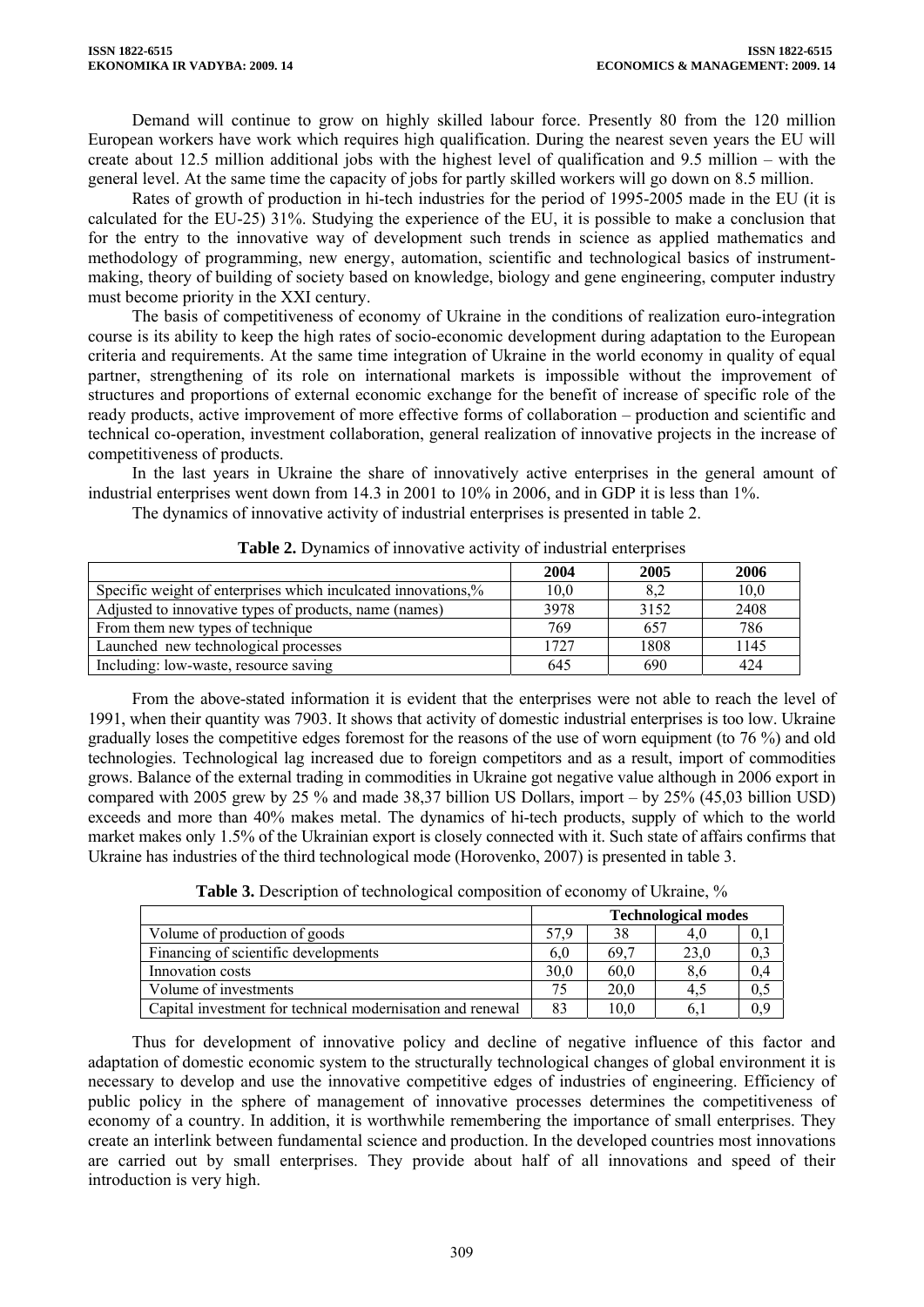For example, in the USA small innovative firms create 24 times more innovations, than large firms, and 70% of small innovative enterprises are profitable. In our country small business as a result of some political and economic factors develops slowly. One of the reasons is insufficient support from the side of the state. In 2006 the part of small business in GDP of Ukraine went down from 17.7 to 16.7%. At the same time although the amount of small enterprises increased by 2,9%, employment went down by 3.9%. For the same period 34.5% of small enterprises in the country were unprofitable.

It is necessary to mark principal reasons of slow innovative development of Ukraine – absence of real understanding of market and market relations, and the experience in market environment. Attempts of scientific authorities administratively solve the problem of introduction of results of scientific developments does not give the expected results. Market and only market must dictate the requirements in scientific and technical product. And it means that in competitive activity wins not the person that has been appointed by the authority, but the person who will choose market strategy and tactics correctly. Today influence of legislative and regulator policy on the competitiveness of enterprises has a substantial value. According to the international index of IMD WCY 2007 Ukraine occupies 51 place of 55 (figure 1) (IMD, 2008).

Demonopolisation of relations must spread on the branches of power with the purpose of creation of competition relations between different branches of power in the process of introduction of measures to increase competitiveness. The insufficient understanding of market strategy results in falling of demand on scientific developments from the side of industry. There are other reasons: insufficient state financing of projects, superfluous control from the side of financial organizations (it is impossible to plan a business trip, purchase equipment and materials), long consideration of projects, absence of the proper laws to support scientific and technical developments.



**Figure 1.** Influence of legislative and regulatory policy on the competitiveness of enterprises

These and many other reasons generated an unfavourable climate for introduction and use of Ukrainian inventions. For example, in America of 10 dissertations 9 initiate the creation of small scientific enterprises, which take the results of the dissertation to the market. In Europe this index is 1:10. And in Ukraine? Statistical information is not relevant, but experts estimate the correlation of about 1:100. And it is not because there is no need to inculcate. In Ukraine a scientist practically can not create a small enterprise for the future economic result and financial success. He must beforehand pay taxes for the profit he has not yet received. No, not direct taxes, but there are indirect. And there must be only direct taxes: earned money – paid taxes. Absence of mutual trust between the authorities and inventors results this situation. The state must take care of creation of such trust with the help of correct financial and tax policy.

Events of the last years and the level of development of relations of Ukraine with the European Union, induce us to undertake a decisive step in the ways of search for more effective forms of co-operation and collaboration, effective mechanisms in development of socio-economic process.

Any national economy and its subjects pass through the stages of the internationalized cycles and being their constituent evolve within the framework of global chain, renewal process. Ukraine became part of this process, opened and combined itself with the world economy and became a part of the unique world market. And if we want to be part of this market we must adhere to these principles which are directed above all things on growth of development of economy and increase of standards of quality of life of population.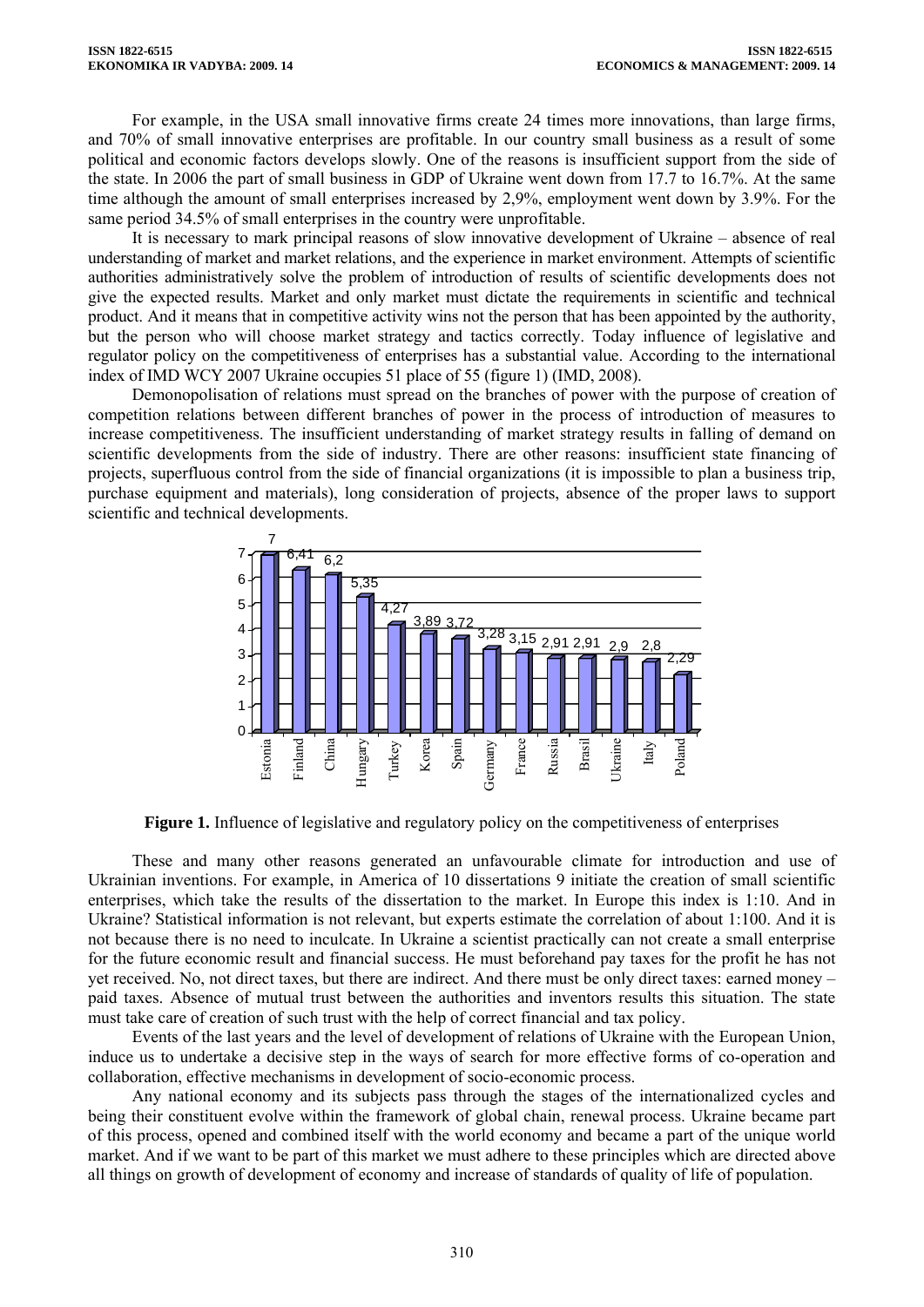The existing in Ukraine and in the EU systems of values (political and cultural) have considerably more likeness, than differences, and the greater part of Ukrainians perceives itself as Europeans, and Ukraine – as a European country. Protection of human rights, principles of democracy and economic right are already stopped up in the basis of the political system of Ukraine. Their importance is acknowledged by the majority of political elite, in any event at the level of rhetoric, and the existent failings are failings of the practical realization. The actions of the EU, directed on the support of democratic tendencies in Ukraine, in itself must not cause a negative reaction. We should take into account that Ukraine is the member of some international organizations and acknowledged that the question of observance of human rights was priority in construction of the democratic state. Each of participants of co-operation has strategic aims in the field of economic policy. For Ukraine it is diversification of economy and export; transition from resource-oriented to innovative development; reduction of resource weight of GDP; to become one of the key players in participating of forming the rules of the world economic system.

In order to ground necessary measures which must be instrumental in alteration for Ukrainian innovative model of economic development, it is important to define the system of difficulties and barriers on this way. In Ukraine the policy of providing competitiveness of national economy so far did not get the proper scientific grounding and does not have a due of the methodical and institutional support. Absence of monitoring (estimates of influence of economic, financial and political decisions on development of competitiveness of national economy) and institutionally fastened principles of its realization, bodies of power, which must take care of these problems, results in spontaneity of providing of this important for a national economy factor. Consequently, national producers and other subjects of this policy are deprived system state support in relation to creation and realization of competitive edges.

The European Union is one of the developed and rich parts of the world. At the same time in territorial expansion of the EU there is some sharpening of competition among producers and enterprises of new and old members of the EU at the market European Union. It creates stimuli to transfer separate more simple productions on the territory of «newcomers» to the EU. Expansion of the European Union takes it on the first place in quality of the market of sale of commodities of Central East Europe and on the second in quality of the source of import. Thus, the dynamics of economic processes in the EU influences economic position of new members of the EU. Taking into account the specific competitiveness of the Ukrainian products, the Ukrainian exporters widely utilise price competition in the sphere of ready-to-cook foods, products with the low level of value added price and level of manufacturability.

Problems which the states have after entering the European Union are too difficult. But, in the opinion of many experts, expansion of the EU positively influences the economy of new members in medium-term and long-term prospects, in spite of foregoing difficulties of the initial state of integration. Let us pay attention on the fact that 375 million population of modern EU added 16 million from new country-members (that growth is 28%), but as for the combined internal gross product of countries of the European Union, to 8,9 trillion Euro of GDP only 467 milliards Euro were added (that only approximately 5%). A problem is that countries which joined the EU are not only little but also according to the European standards, poor: middle size of their GDP per capita is 9 690 USD made less than the half of analogical index of the countries which to that moment were members of the European Union (21 242 USD).

The task of social policy of the EU includes the diminishing of lag of countries which are in less favourable terms, alteration of structure of economy of regions of industrial or agricultural industry, creation of new workplaces. Today more than third of general budget of the Union is outlaid on the implementation of this policy, thus all of the states-members use sponsorship of the «United Fund». This fund is created in accordance with Maastricht agreement and oriented on development of countries with the lowest indexes of GDP per capita. In 2000-2006 the Union spent near third of the budget. Total sum of financing within the framework of strategic directions, and also through the Fund of Unity is estimated more than 235 milliards Euro (figure 2) (Marks, Hoohe, 2004).

Besides direct financial help to every country, there are programmes, intended for the groups of countries. They have for the object realization of multilateral projects in eleven spheres. They are regional collaboration, infrastructure, justice and internal affairs, internal market and trade, market economy, support of civil society, education, young people and research. Financing of such programs foresees 402,7 milliards Euro. Co-ordination of activity of governments at the supranational level is instrumental in the increase of responsibility both in the observance of financing and after implementation the programs which are financed. Thus the reason of high social achievements of the EU is not so much in the volume of financial possibilities of governments and supranational budgets, but in efficiency of social policy and complexity of social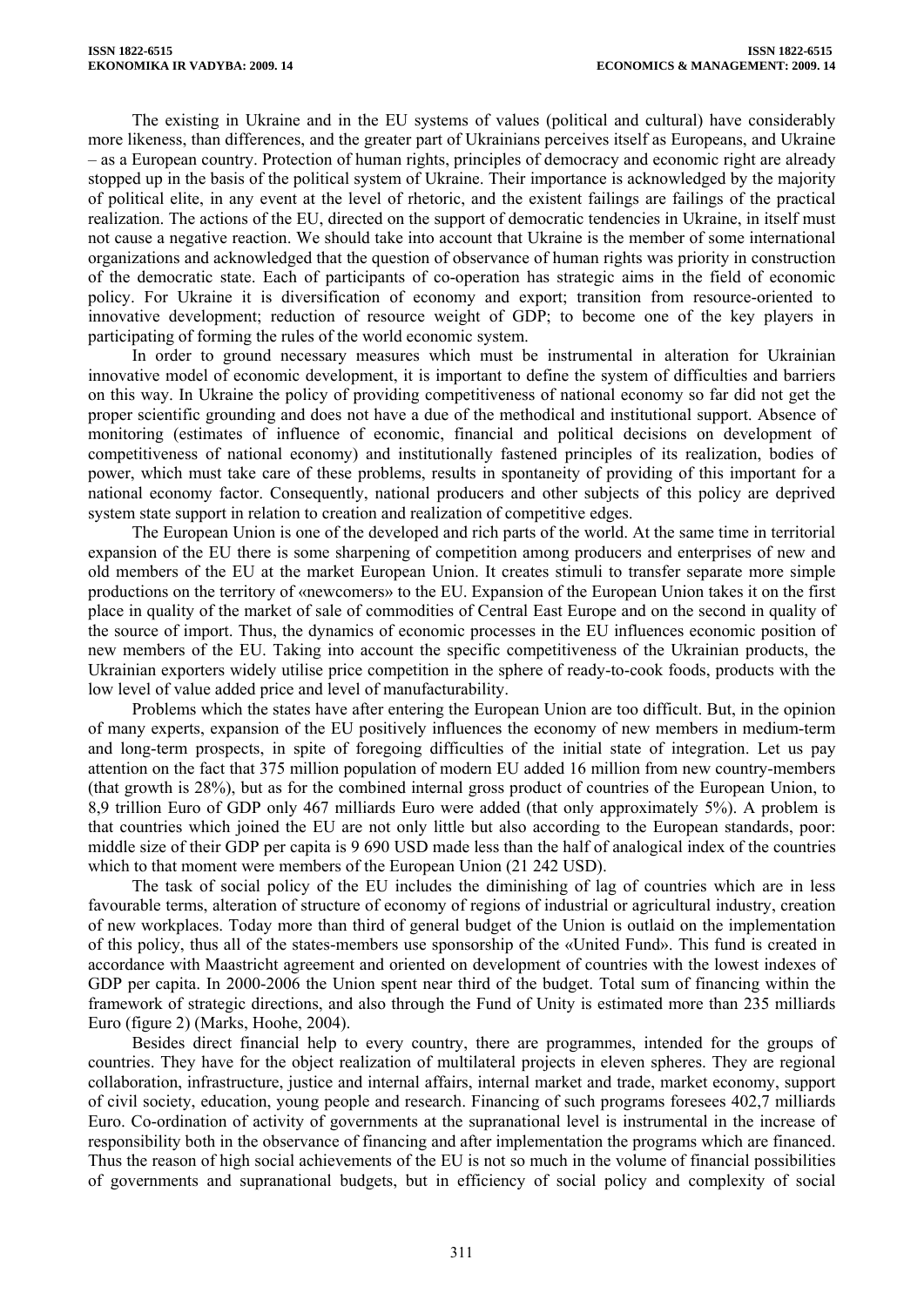measures and other economic programs.

In December European Parliament asserted the budget of EU for 2008 (table 4) (Eurobulletin, 2008) . For the first its most part of 45% was directed on economic growth of the Union, acceleration and more active rapprochement among its 27 members.

Before most facilities were directed on the support of agriculture, however in the budget of 2008 it lost leading position. Now the part is 40%. However it is fully sufficient for constant support of farmers.



Figure 2. EU's Assistance (million Euro)

| Articles of expenses in the spheres of activity of EU                                             | <b>Sum</b><br>(milliard<br>Euro) | <b>Changes compared with</b><br>budget-2007, % |
|---------------------------------------------------------------------------------------------------|----------------------------------|------------------------------------------------|
| <b>Sustainable development</b>                                                                    | 58,0                             | 5,7                                            |
| <b>Competition of EU, including</b>                                                               | 11,1                             | 18,4                                           |
| <b>Education and trainings</b>                                                                    | 1.0                              | 9.3                                            |
| Research                                                                                          | 6,1                              | 11,0                                           |
| Competition and innovations                                                                       | 0,4                              | 6,8                                            |
| Energy and transport                                                                              | 1,9                              | 92,5                                           |
| Social policy                                                                                     | 0,2                              | 8,0                                            |
| Solidarity of EU, including                                                                       | 46,9                             | $\overline{3,1}$                               |
| Rapprochement                                                                                     | 37,0                             | $\overline{5,2}$                               |
| Regional competition and employment                                                               | 8,6                              | $-5,1$                                         |
| Territorial collaboration                                                                         | 1,2                              | 2,6                                            |
| <b>Natural resources, including</b>                                                               | 55,0                             | $-1,5$                                         |
| Environment                                                                                       | 0,3                              | 12                                             |
| Agricultural costs and direct help                                                                | 40,9                             | $-3,4$                                         |
| Development of rural territories                                                                  | 0,9                              | 4,5                                            |
| Fishing                                                                                           | 0.7                              | 2,2                                            |
| Freedom, safety and justice, including defence of fundamental<br>rights and question of migration | 0,6                              | 16,7                                           |
| Citizenship, including culture, media, health protection and defence<br>of rights of customers    | 0,6                              | 14,7                                           |
| European union as a global player, including                                                      | 7,3                              | 7,3                                            |
| Pre-entering help                                                                                 | $\overline{1,4}$                 | 14                                             |
| European policy of neighbourhood                                                                  | $\overline{1,6}$                 | 10,2                                           |
| Collaboration in development                                                                      | 2,3                              | 3,3                                            |
| Humanitarian help                                                                                 | $\overline{0,8}$                 | $\overline{3,1}$                               |
| Democracy and human rights                                                                        | 0,1                              | 4,7                                            |
| General foreign and safety policy                                                                 | $\overline{0,3}$                 | 79,2                                           |
| Instrument of stability                                                                           | 0,2                              | 28,7                                           |
| <b>Administration, including</b>                                                                  | $\overline{7,3}$                 | 4,4                                            |
| European commission                                                                               | 3,4                              | 2,9                                            |
| Other institutions                                                                                | 2,7                              | 3,8                                            |
| <b>Indemnification to new country-members</b>                                                     | 0,2                              | $-53,5$                                        |
| <b>Total</b>                                                                                      | 129,1                            | 2,2                                            |

|  |  | Table 4. Budget of EU-2008: where the money will go to |  |  |  |
|--|--|--------------------------------------------------------|--|--|--|
|--|--|--------------------------------------------------------|--|--|--|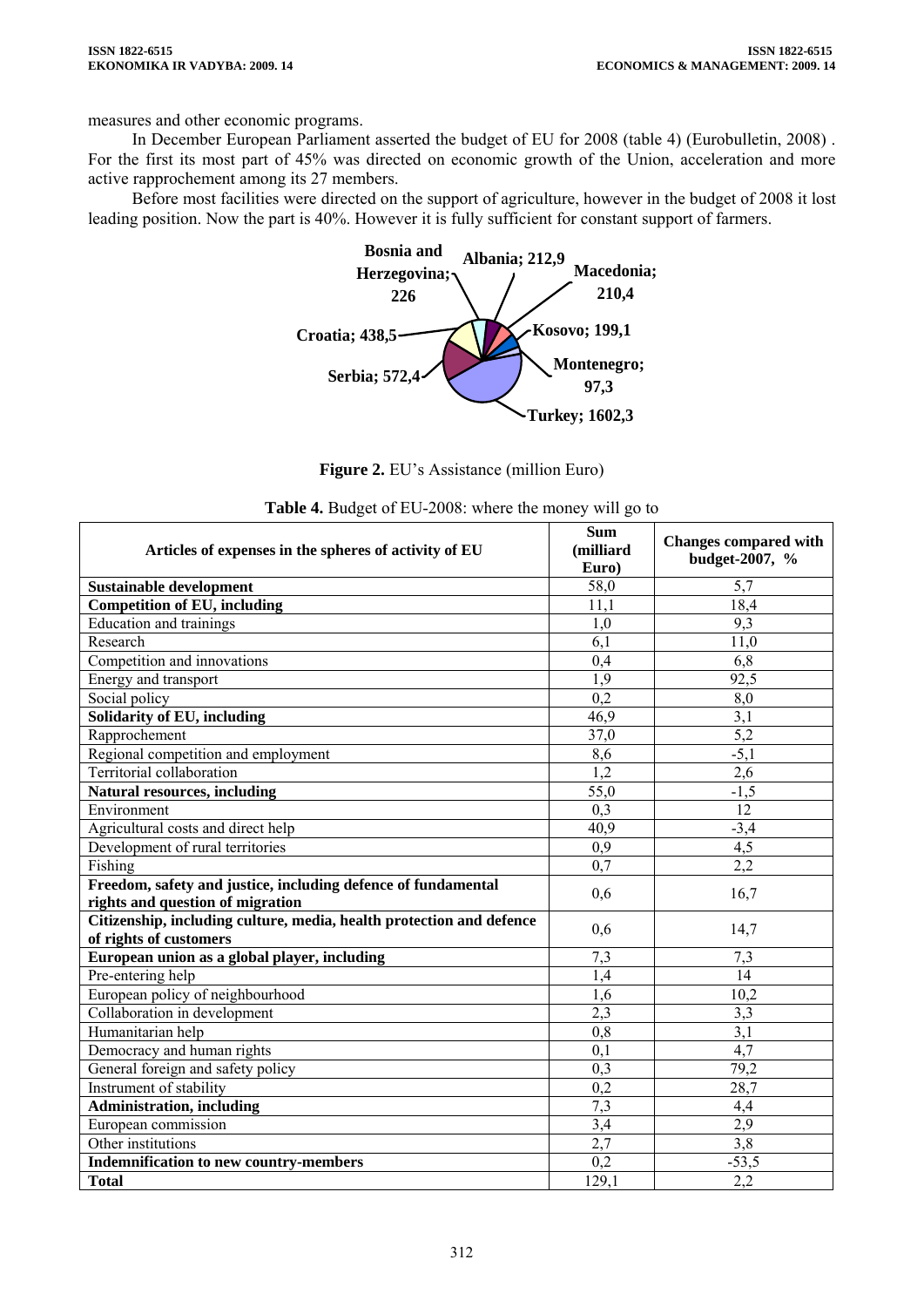Social component is practically in all directions of integration activity. Rate on the economy growing, investments in human potential, structural transformations to industry, development of agriculture etc give positive social effect. Therefore, the main factor here is not so much volume of social costs, as the production volume of computer-integrated economy, evenness of development of countries and regions, balance of profits.

Desire of regions to take part in forming of the European regional policy, and also in distributing financing of structural funds are crucial factors in strengthening of regional level of power in the European countries. For the last 20 years regional policy grew into the resource of countries of Europe and generator European integration, bringing in a serious contribution to development of favourable political climate for completion of creation of common market and currency. Moreover, such policy became the high-quality instrument of expansion of scopes of integration.

The collaboration of Ukraine with the EU will allow promoting the standard of living which is the powerful factor of revival of competitiveness of economy, as with the increase of demand, intellectual and physical state of labour resources there is the economy growth. Therefore there must be feasible measures on the revision of modern position of labour resources in Ukraine, level of taxation of wage-fund and its sizes to the norms and standards of the European charter. It will enable to introduce legislative changes to the order and criteria in determination of both minimum wage and other social standards (table 5) (Eurostat, Ukrstat, 2007).

| Country            | 2002 | 2003 | 2004 | 2005 | 2006  |
|--------------------|------|------|------|------|-------|
| 1. Luxemburg       | 1322 | 1369 | 1403 | 1467 | 1503  |
| 2. Netherlands     | 1232 | 1249 | 1265 | 1265 | 1273  |
| 3. Belgium         | 1163 | 1163 | 1186 | 1210 | 12334 |
| 4. France          | 1126 | 1154 | 1173 | 1197 | 1218  |
| 5. Great Britain   | 1076 | 1106 | 1083 | 1197 | 1269  |
| 6. Ireland         | 1009 | 1073 | 1073 | 1183 | 1293  |
| 7. Greece          | 582  | 605  | 605  | 668  | 668   |
| 8. Spain           | 516  | 526  | 537  | 599  | 631   |
| 9. Malta           | 538  | 534  | 542  | 557  | 580   |
| 10. Slovenia       | 450  | 451  | 471  | 490  | 512   |
| 11. Portugal       | 406  | 416  | 426  | 437  | 437   |
| 12. Hungary        | 206  | 212  | 189  | 232  | 247   |
| 13. Czech Republic | 188  | 199  | 207  | 235  | 261   |
| 14. Poland         | 197  | 201  | 177  | 205  | 234   |
| 15. Lithuania      | 120  | 125  | 125  | 145  | 159   |
| 16. Estonia        | 118  | 138  | 159  | 172  | 192   |
| 17. Latvia         | 103  | 116  | 121  | 116  | 129   |
| 18. Bulgaria       | 51   | 56   | 61   | 77   | 82    |
| 19. Romania        | 54   | 73   | 69   | 72   | 90    |
| 20. Ukraine        | 24   | 30   | 35   | 48   | 59    |

**Table 5.** Comparative description of minimum wage is in the countries of EU and Ukraine

Giving the minimum pay for labour its real role of the regulator of salary in the state, when it will be 60,0-70,0 % of nominal salary, as it takes place in most countries of EU will positively influence other socioeconomic processes in society and economy. It will also influence the system of social security and welfare, as in the last because of the low level of state guarantees, from the salary calculated low levels of pensions and help, and also the high rates of deductions are set to the insurance wage-funds, which induce employers to discover the variants of minimization of these payments.

There is a need in the change of order of increase of state guarantees in payment of labour to the new standards of state guarantees which would accelerate approaching of Ukraine to the standards of living of EU. In this case we are speaking not only about the guarantee volumes but about the forms of their realization. The state with a multilevel market economy the guarantees can not be further saved in the forms adequate before-market model of economy.

It is necessary to say that determination of these priority aims for development of Ukraine has not become the topic of structural collective search. Persistent desire of the state power to produce independently the system of values and to offer it does not become ideologically consolidating factor and a socially